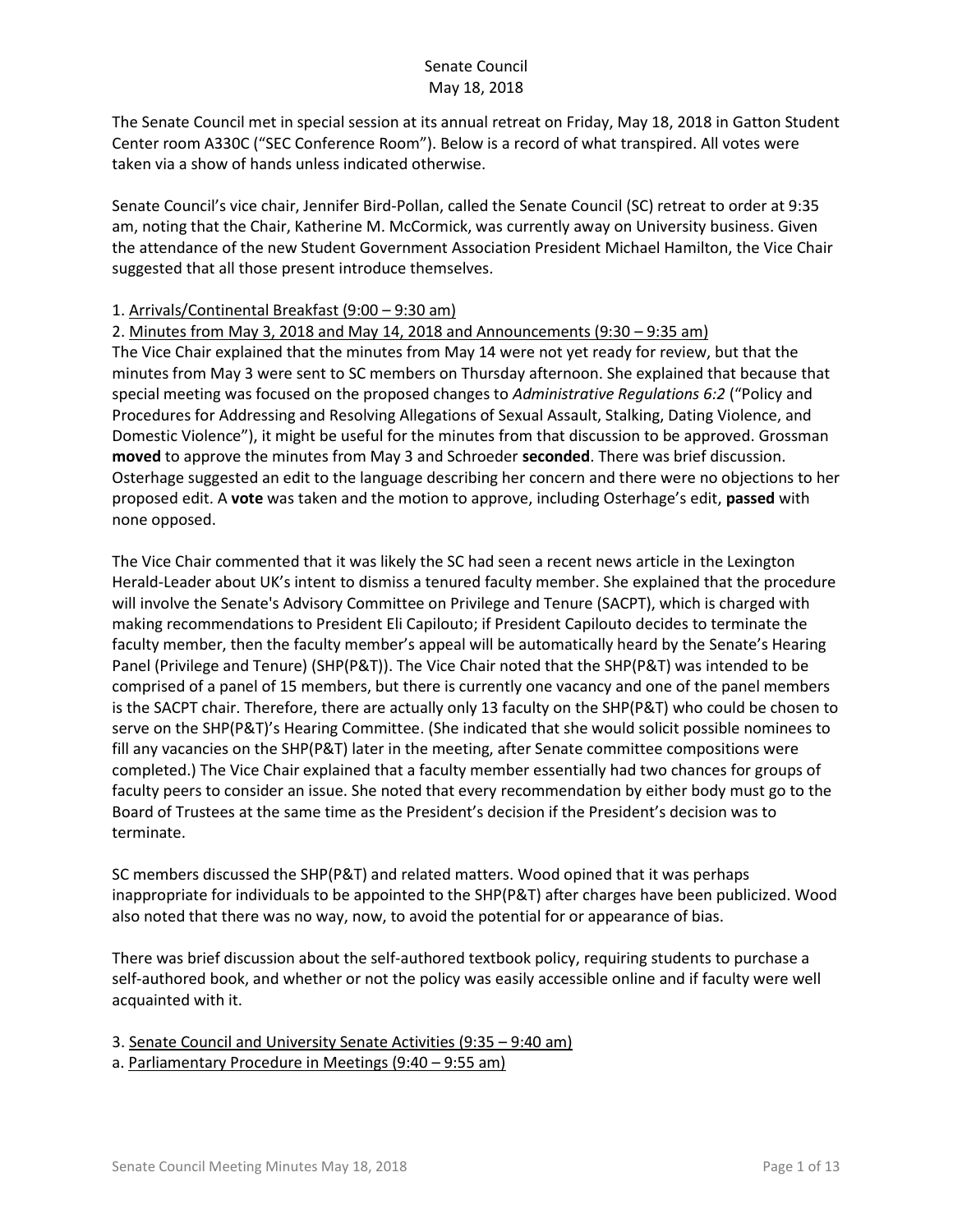The Vice Chair explained that she and the Chair wanted to give SC members a chance to talk about how meetings have been conducted. The discussion was an opportunity for SC members to discuss meeting proceedings.

Referring to the current policy about allowing committee chairs to serve as acting chair during committee reports to answer questions of fact, the Vice Chair asked SC member to explain how they felt about it. Were there aspects that needed to be reconsidered or done differently in the coming year?

Grossman said he thought it has worked well, although at the beginning he was skeptical that it would work better than the then-practice. He opined that it was useful to separate fact from arguments for and against. Tagavi said he did not think the process was working well at all and that the distinction between fact and opinion was totally blurred and often violated. He said the policy was akin to making a motion for the Chair to step down, which would be absurd.

Cross commented that it was not likely that anyone would move a motion to ask the Chair to step down and that there were procedures in Robert's Rules of Order (Newly Revised) (RONR) that could be used to appeal a ruling by the Chair. Cross said it was important, however, to avoid clunky parliamentary procedures, which was the impetus for creating the "committee chair serve as acting chair" policy, to expedite meeting proceedings. Cross said it was more convenient for the presenter to serve as acting chair and a *Senate Rule* (*SR*) could be created to codify that. Blonder opined that the "committee chair serve as acting chair" was okay at SC meetings, where proceedings were more informal. Cross said that the body could also approve a colloquy between a member and someone else. Blonder clarified that because University Senate (Senate) meetings are bigger and can become chaotic more quickly, the Chair should be recognized as the presiding officer and chair.

Tagavi said that Blonder's approach had a serious flaw because whoever is presiding should be unbiased. The Vice Chair cautioned that Tagavi's comment assumed that committee chairs were not neutral; she opined that the Senate's committee chairs have been neutral and appropriately presented the views of their committees. Tagavi replied that he tested a chair one time by making a comment, not asking a question, and the committee chair commented "we discussed that as a committee" and that was enough to work against him. He said that the committee chair's response was the same as advocating and it was unfair.

The Vice Chair said that she was interested in hearing from everyone on at the table who had participated in SC or Senate meetings. She acknowledged that some members had already spoken, but suggested working around the room to solicit comments. She reminded SC members that she was, at this particular point, looking specifically for comments regarding the "committee chair serve as acting chair" policy.

Grossman stated that some of the ideas he had heard so far would make Senate meetings much worse. Having a committee chair stand up to present, then sit down, then stand up to answer a question, then sit down, etc. would not be an improvement. The Vice Chair asked him a clarifying question and Grossman said that the process that was used during the spring semester was better than the suggestions he had heard during discussion.

Blonder stated that the "committee chair serve as acting chair" policy worked okay in SC meetings, but that the Chair should maintain the floor during Senate meetings. She said she agreed with Tagavi's assertion that a committee chair was necessarily unable to be unbiased because they would be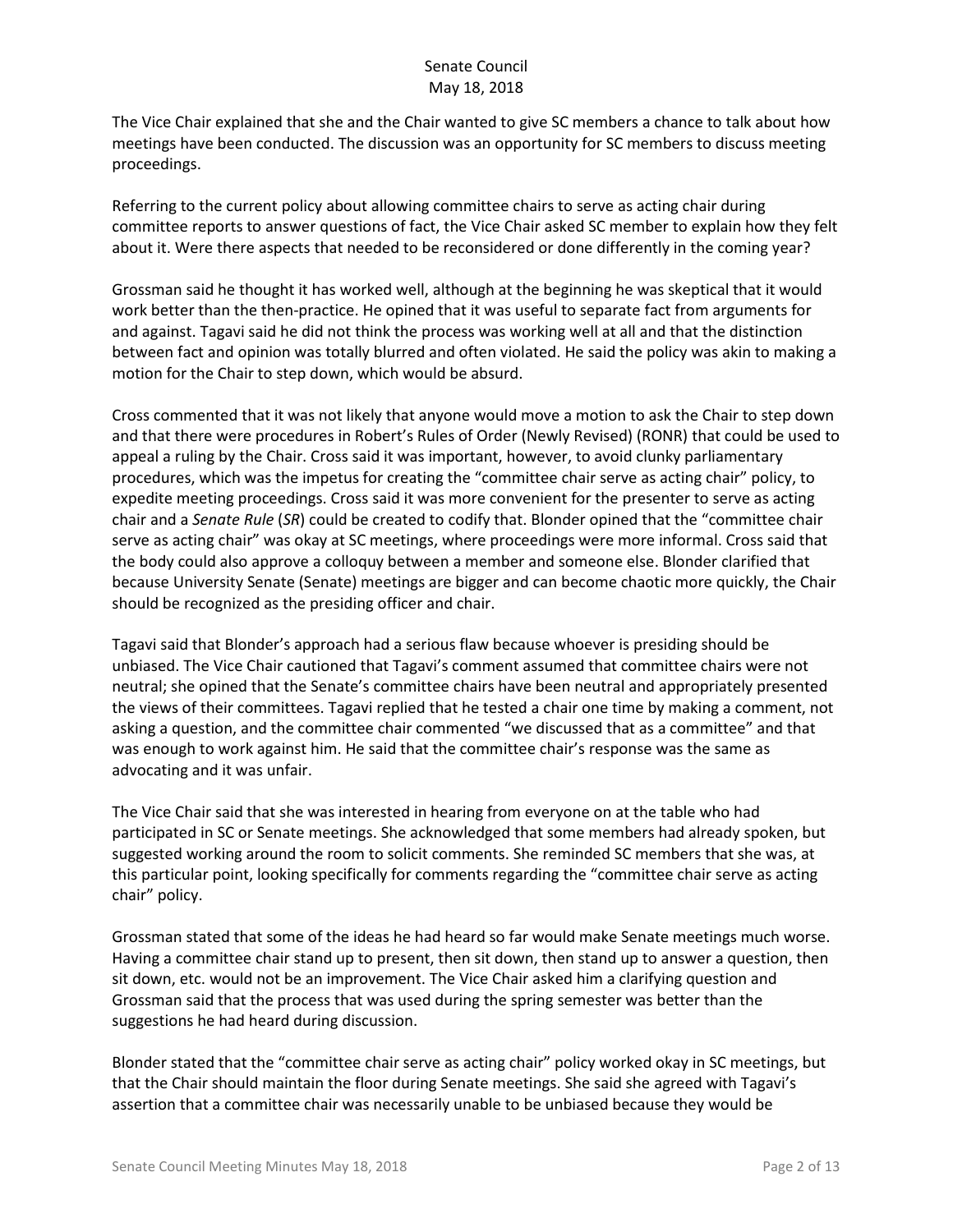advocating for a proposal by virtue of having previously approved it. In response to a question from the Vice Chair about whether the policy made things smoother or more efficient in SC, Blonder replied that at SC is less formal so the entire process is less cumbersome.

Wood said that she had not seen that the discussion had changed all that much. She said that the current policy was not overly cumbersome but it had not helped with the issues of advocating and bias that Tagavi had brought up. She said that sometimes in the past she had raised a particular issue and it was demeaning to hear a committee chair say that the committee had already reviewed the matter and decided it was not relevant. The Vice Chair asked for clarification and Wood clarified that stating a committee had already considered something was only useful if the committee chair also included the reasoning behind the decision; Wood objected to a committee chair being dismissive of a senator's concerns. The Vice Chair agreed that dismissing concerns was not okay, but she said she still was not sure why a committee chair describing a committee's deliberations would be considered opinion and not fact. She said she was trying to understand how much of a committee's activities and opinion was reportable as fact by the committee chair.

The Vice Chair reminded SC members that she was specifically looking for comments on how the process has worked; the next series of comments she solicited would pertain to how the process has not worked. Tagavi stated that nothing had worked. Spear said that he thought the "committee chair serve as acting chair" policy was going to be clunky but he thought it worked well. He said a committee chair would be most knowledgeable about a proposal and should be the one answering questions. Even if the committee chair was biased towards a proposal, it was acceptable to report how the committee reviewed it and came to a decision.

Cross said that the ability of a chair to report on a committee's deliberations was part of his rationale for suggesting a division of time between factual questions and debate. He said if a committee chair offered their personal opinion, it would be crossing a line. If a committee chair reported why a committee acted in such a way, it was a fact. He noted that the Chair had often relied on him in the past to determine what was factual and what was opinion, but said he preferred the Chair to make such decisions; the parliamentarian should advise the Chair, not do a lot of talking. He said he took Tagavi's points seriously but still thought that the current policy had expedited the work of the SC and the Senate. He also acknowledged Blonder's comment about using the "committee chair serve as acting chair" policy in SC meetings, but not in Senate meetings, but noted that any such decision would be up to the Chair as it was in the Chair's discretion.

Michael Hamilton, the new president of the Student Government Association, said he could not speak to any positives or negatives, but said there should be general concerns about maintaining equal order, because the chair ensures equal time for presenting and expressing concerns. Osterhage said she appreciated Blonder's comment about being more informal at SC meetings, while at the same time appreciating Spear's point about the committee chair being the most knowledgeable about what a committee was presenting. She opined that without the current policy, senators would ask the Chair a question and the Chair would likely just turn to the committee chair for an answer.

Schroeder, who noted that she had served as a committee chair for the past six years, said that the current policy worked fine and that she liked the separation of fact and opinion. She said that it made her job easier. She said that she personally believed it was important for a committee chair to state what the committee discussed and debated. Schroeder said she viewed a committee report as a report from a Senate body and the majority of Senate committees were comprised of senators. She said it was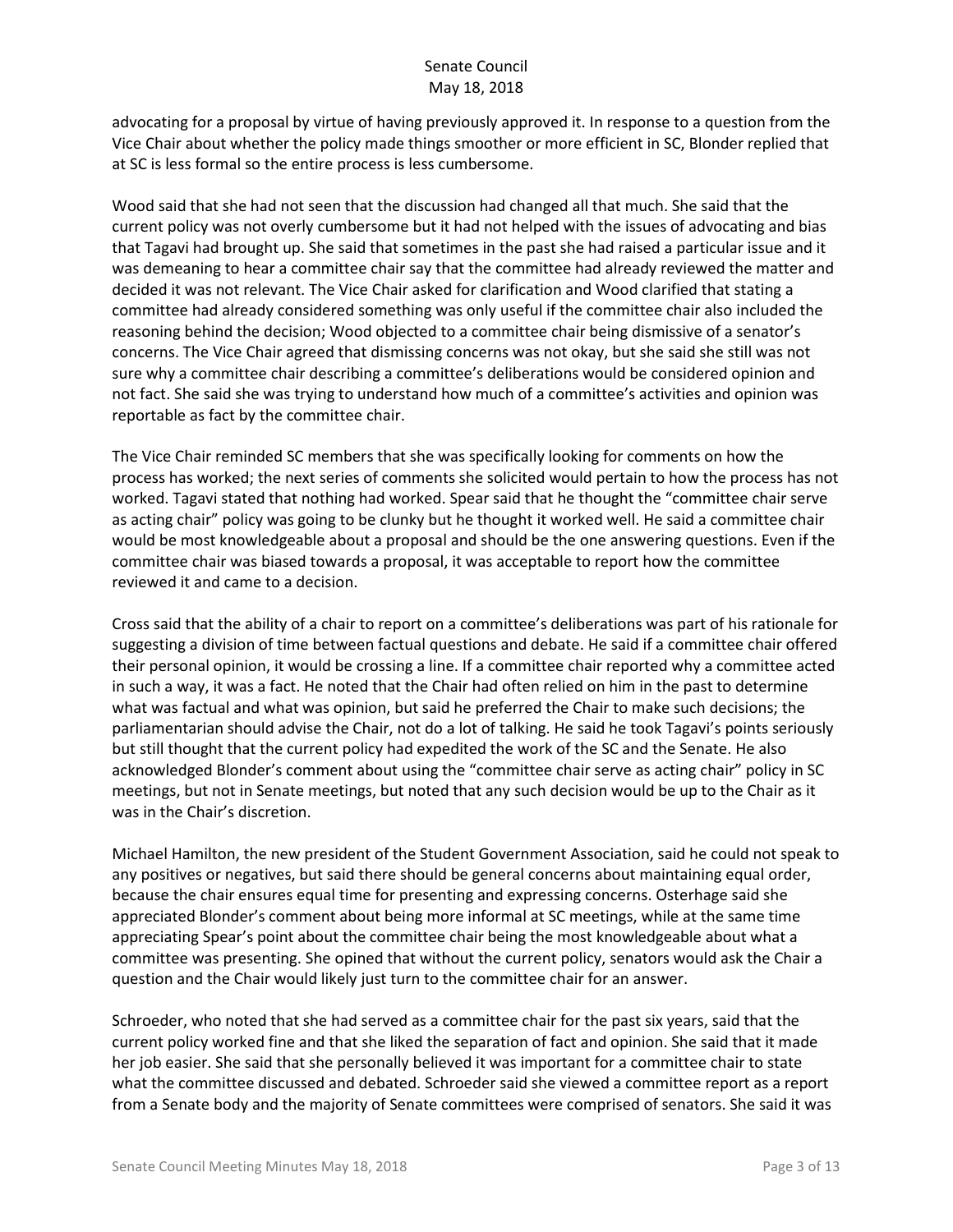important to share what a committee discussed and why, but concurred with Wood and Bird-Pollan that such information should be shared in such a way as to not be dismissive. She spoke against the scenario where a committee chair would not be allowed to answer questions, saying it would not be an improvement. She noted that she and the Chair had some challenges when trying to initially implement the policy, but that those issues worked out over time.

The Vice Chair then asked SC members to share what they did not like. She noted the reality that SC members come to meetings prepared for discussion, but it was not true that all senators would have reviewed all committee reports prior to a Senate meeting. She suggested one aspect of the issue was wanting to ensure that senators are aware of a committee's work and even when details are in a committee's report or the proposal itself, there is some value in a committee chair articulating what the committee did. She said that even if the SC did away with its "committee chair serve as acting chair" policy, it was important to ensure that a committee's deliberations inform Senate discussions, knowing that not all senators will have read all the proposals.

Schroeder said the process was still a little clunky. She was not sure when the motion was supposed to be read and if she or the Chair should read the motion, noting that that detail was not settled initially. Eventually she, the Chair, and Cross had a discussion and she and the Chair moved to having the Chair read the motion, which would signify that the questions of fact were over. She said she understood the concerns about not letting a committee chair call on senators for questions, but that the current policy is smoother than the previous [lack of a] policy. Osterhage said she had no negative comments, although the term "acting chair" seemed a little odd and there might be a better term to use. Guest Hamilton said that once the motion was read, it was presented to the body. He said if a committee chair took over the position of chair and was biased, it might hamper the sharing of opinions of those with contradictory opinions.

Cross said that a colloquy could occur if the body authorized two people to have a conversation, perhaps when there was one person with a lot of questions and the committee chair was the logical person to answer questions. He said he thought meetings would be more productive if the Chair was more willing to make decisions on their own and less reliant on the parliamentarian. Spear said that he understood and appreciated the concerns that were raised. Once the Senate became accustomed to the current policy, things went well. He said it was most important to him for things to move along efficiently because it usually seemed when it was time for the meeting to end at five o'clock, there was often still work to be done. In response to a question from the Vice Chair, Spear clarified that he was referring to Senate meetings. He said it was the Chair's job to ensure that things move along and ensure there is sufficient time to discuss agenda items, even those at the end of the agenda, referring to the perceived rush around the discussion on a new fall break.

Tagavi said there was a third flaw in the process, which was the fundamental unfairness of a committee chair deciding who to call on. He said that sometimes he was not called on, or he was told he was speaking a second time. He wondered how that was fair, particularly when a biased committee chair was part of the proceedings. The Vice Chair asked him to clarify – would Tagavi's concern be addressed if the committee chair was not acting chair, but stood next to the Chair and the Chair called on people and referred questions to the committee chair? Tagavi said it would satisfy most of his concerns, but that in terms of appearances, the committee chair really should not stand with the Chair. Tagavi objected to Hamilton's suggestion about equal time for presentation and debate, stating that there absolutely should not be equal time for presentation and debate and that senators with raised hands should be given preference over a committee chair's comments. The Vice Chair asked for further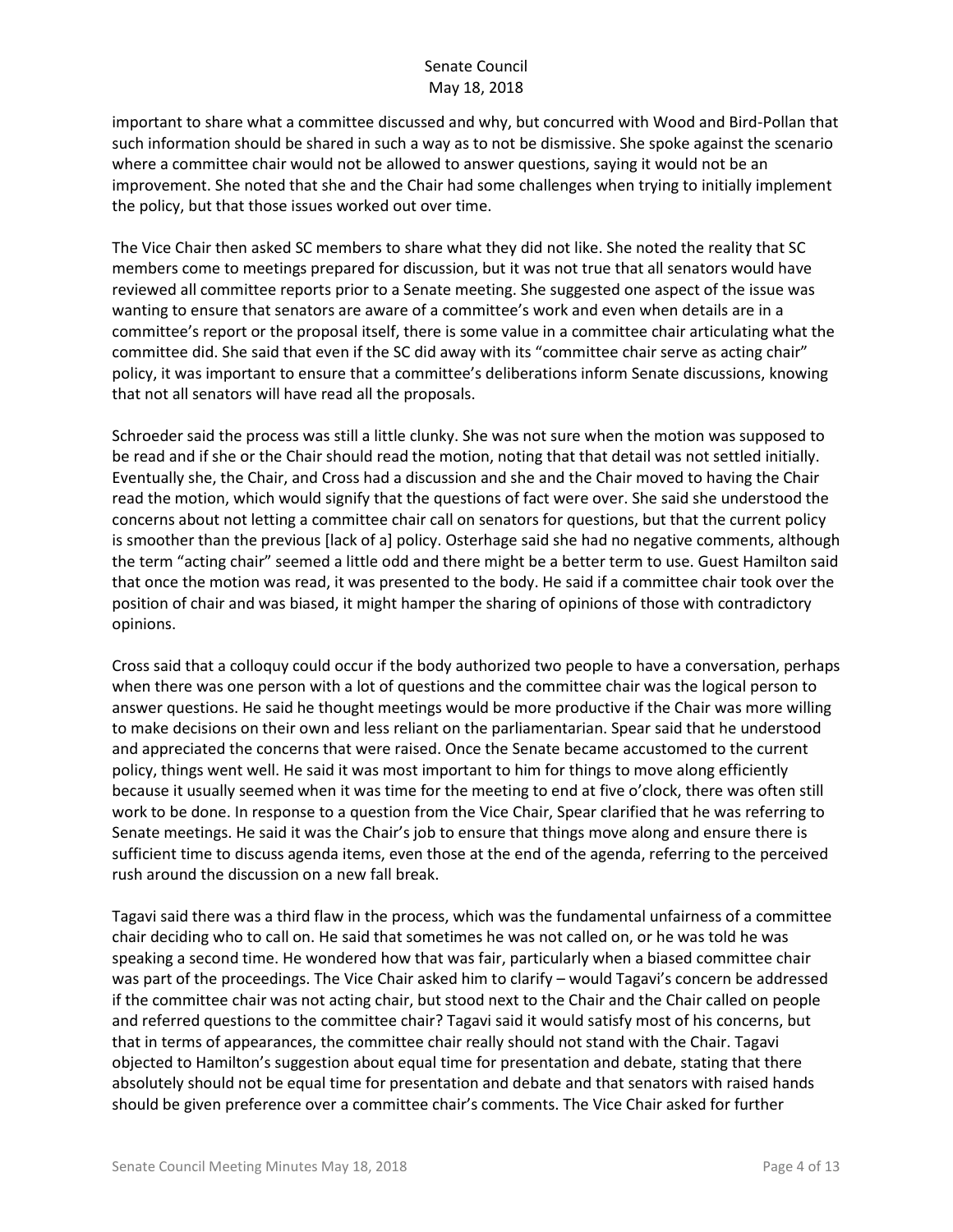clarification – if there was a faculty question that the committee chair could answer, would it constitute "unfairness" if the committee chair answered the question? Tagavi wondered who, in the scenario, was deciding to allow the committee chair to speak. The Vice Chair said that if she were serving as Chair and she did not know the answer to a question from a senator, was it fair for her to turn to the committee chair and ask that individual to answer? Tagavi responded that he had no objection to that; if the Chair opted to give more time to a presenter, it was the prerogative of the Chair to be unfair or not.

Wood said she appreciate the attempt to address concerns about committee chair serving as acting chair, but said that she didn't think senators really understood what was going on. Wood suggested that senators believed fact-finding to be part of the discussion and she added that in a review of meeting transcripts, there was almost no discussion after the motion was put on the floor. She said that was her concern. She said that it was important to want committees and committee chairs to be really involved. She said the committee chair could read the motion and then the Chair could state that the motion on the floor was open for debate. Wood said it was okay to continue to distinguish between discussion and points of information, but anyone could ask a point of information. She said that would be perfectly appropriate. Also, a committee chair could stand next to the podium, noting that she agreed that the Chair should be the one to maintain position at the podium. Wood summarized that she preferred to see the motion made, notice given that a second was not required because the item came from a Senate committee, after which time the Senate would know it could have debate and discussion. Under that format, if a senator had a point of order, the Chair would be in control.

Tagavi raised a point of information, asking if committee proposal motions are SC motions or committee motions and the Vice Chair responded that they would be motions from the committee. Blonder disagreed, saying that SC needed to keep in mind the structure of Senate meetings. As opposed to a research presentation at a conference, there would be a motion that the Chair has to put on the floor and that motion gets to Senate because SC puts it there. Once SC puts an item on an agenda, it would be the SC's motion. She said the Chair should start by putting the motion (from SC) on the floor, after which the committee chair could present the proposal, then the committee chair would step aside and the Chair would open the floor for debate, not opening the floor for questions and answers.

Grossman said that the SC is authorized to put a proposal on an agenda, but the original motion comes from committee. He reminded SC members of a comment from the Vice Chair, earlier in the discussion – many senators, if not most, do not come to meetings particularly well prepared, so there is a lot of need for discussion, presentation, and establishment of fact. He said that while it was sometimes difficult to organize the discussion to put questions of fact first, followed by debate, but he said that that improved as time went on. Grossman added that he thought the process would continue to improve as senators get used to the current "committee chair serve as acting chair" policy. He ended by saying that Tagavi's and Blonder's comments would work well only if senators came prepared, but all senators usually do not come well prepared.

The Vice Chair noted that the discussion had taken more than the 15 minutes allotted, but asked SC members to send her their thoughts if they had further comments. She said she would return to SC in August with some plans. Tagavi disagreed, saying that he thought the Vice Chair [soon to be Chair] and Cross [parliamentarian] should resolve the issue and that motions that go to Senate are SC motions. The Vice Chair said that issue would be addressed, too.

## 4. Shared Governance Rights of Faculty on Phased Retirement (10:30 – 10:45 am)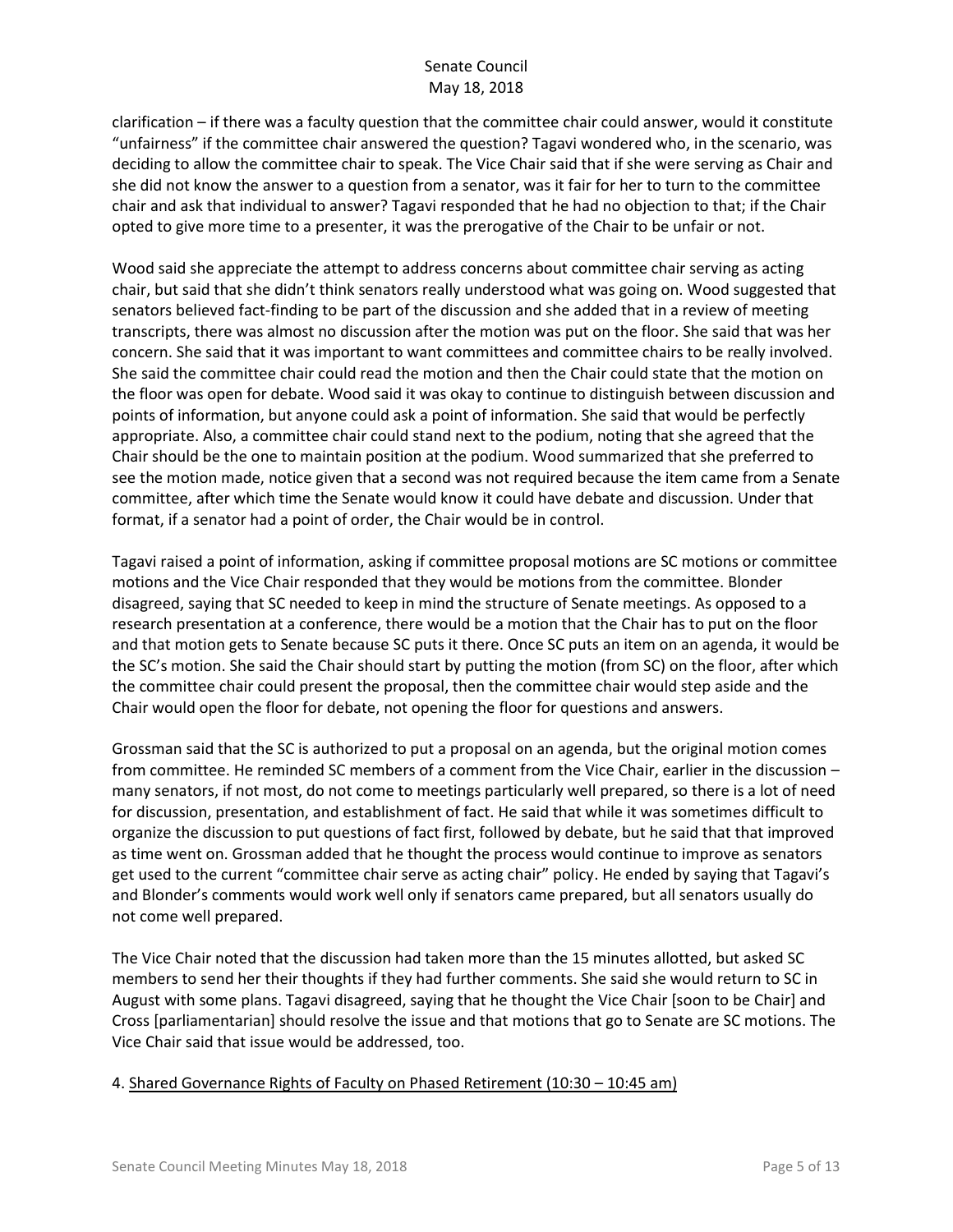The Vice Chair welcomed Guest Davy Jones (ME/Toxicology and Cancer Biology, Senate's Rules and Elections Committee (SREC) chair). The Vice Chair summarized for SC members that faculty on phased retirement can vote in faculty trustee elections and in a college's elections for Senate, but are not eligible to stand as a candidate in either election. She explained that the purpose of the day's discussion was to determine if SC was satisfied with the current policy or if it was something that SC wanted to consider changing.

Jones explained that one of the handouts was a one-page file that summarized current state law and definitions describing a faculty employee. He said that Kentucky's office of the Attorney General had walked through definitions of being a "staff" or "faculty" employee and that state law (Kentucky Revised Statutes, or KRS) leaves up to each institution's governing board the authority to interpret both definitions. Jones said that UK's Board of Trustees had codified state law into UK's *Governing Regulations* (*GRs*) regarding employment and also added the stipulation for regular, "full time" employment. UK's *Administrative Regulation* (*AR*) governing phased retirement was an AR that required Board approval and it documents that phased retirement involves reduction to part-time. As a result, the *Senate Rules* (*SRs*) have also reflected the *GR*- and *AR*-dictates that a regular employee is also described as "full-time," which has resulted in the current practice of faculty on phased retirement being prohibited from serving as a faculty trustee or college senator, although he noted that college faculties can choose to grant departmental voting rights to faculty on phased retirement. Jones then described the second handout, which showed phased-retirement policies at other universities.

The Vice Chair thanked Jones for the information contained in the handouts, noting that there would certainly be rules to consider changing if the policy were to change. If any rule changes were necessary, she said she would work with Jones over the summer to create wording to describe a changed policy for faculty on phased retirement. As the Chair opened up the floor for discussion, Jones departed.

Grossman spoke in favor of changing the current policy, so that faculty would be allowed to participate as candidates in faculty trustee elections and in a college's Senate elections. He said that the concept of phased retirement likely developed after the regulations were approved. Grossman stated that individuals in phased retirement were valuable members of the community and had a lot to contribute. He said that if a faculty member did not want to be represented by a faculty member on phased retirement, the faculty member could make their sentiments known through their vote. Grossman **moved** to ask the SREC to write a proposal to allow faculty on phased retirement to retain all the privileges that faculty not on phased retirement, of the same rank, would have. Osterhage **seconded**. The Vice Chair solicited arguments.

Tagavi said that the wording of the motion implied that SC had already agreed to allow faculty on phased retirement to participate as candidates in elections for the faculty trustee and for a college's elections for Senate. He asked if there would be time to discuss the merit of the idea. The Vice Chair replied that if SC members thought the idea to lack merit, that sentiment could be expressed by voting against the motion for the SREC to develop a proposal. Tagavi said that he did not have any merit-based objection to the motion, but said he was worried about opening a can of worms whereby other faculty, like those with part-time appointments, or who are voluntary, or who are in research, might also have expanded rights in elections. Blonder spoke in favor of the motion, stating that it was discriminatory to prohibit faculty on phased retirement from standing for election, even though the faculty member was still required to fill out a distribution of effort (DOE) form. The Vice Chair reminded SC members that there would be another opportunity to discuss a changed policy, when the SREC brought forward their proposal.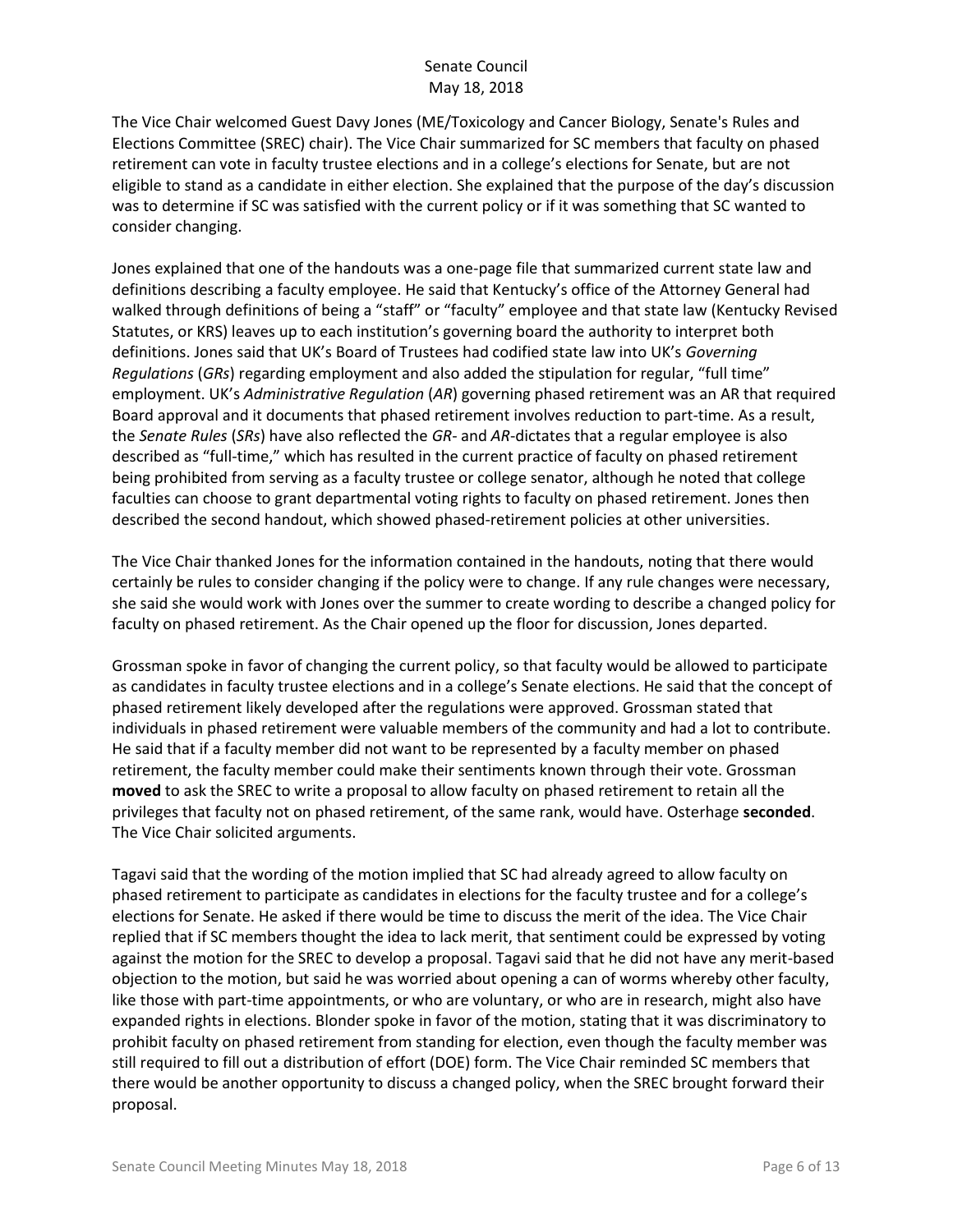Wood spoke in favor of the proposal, saying she had a personal interest in changing the rights of faculty on phased retirement. She said the fact that she could not serve a full term had really affected some of her decisions over the past year – it was not right to put her name forward for a full term if she could not commit to serving for the entirety of the three-year term. Tagavi commented that the term for a faculty trustee and for a college senator was three years, the same as the standard length of time for a period of phased retirement. Tagavi wondered if changing the policy would result in an increased need to conduct elections more often, in the event that faculty on phased retirement who were serving in elected positions might step down prior to the end of their three-year term. The Vice Chair commented that it might be prudent to also ask the SREC to think about the consequences if a faculty trustee on phased retirement chose full retirement and vacated the position. There were a few final comments about the proposal, as well as about UK's current phased retirement policy. A **vote** was taken and the motion **passed** with none opposed.

The Vice Chair noted that time still remained until an invited guest arrived. She said that the next issue about which she would like clarity pertained to voting rights for the SC chair.

#### Senate Council and University Senate Activities (9:35 – 9:40 am)

#### b. Other Aspects of Meetings (9:55 – 10:15 am)

The Vice Chair explained that during the tenure of the current Chair [McCormick], she [McCormick] did not regularly vote but only did so in some specific circumstances. The Vice Chair said she wanted the *SRs* to be clearer about when the chair has a vote and when the chair does not.

Cross stated that a chair of SC is the leader of the faculty and as such should not be denied voting rights, although discretion would be necessary. He said it was a good procedure to have a chair cast a final vote, to assist with breaking a tie. Cross said he was in favor of a SC chair having the same voting rights as anyone else, as the individual had been chosen by the faculty and SC to make decisions. Blonder said that many bodies have a rule that allows a chair to vote only to break a tie. She said she supported a SC chair's right to vote only when it is necessary to break a tie, noting that a chair is supposed to remain neutral. Guest Michael Hamilton, the new Student Government Association president, suggested that if voting rights were not clarified in the Robert's Rules of Order (Newly Revised) (RONR), a chair could only vote in cases of a tie vote. Cross responded that it was his understanding that RONR offered suggestions to different types of bodies regarding a chair's voting rights.

Tagavi posed a series of rhetorical questions about the possibility of a SC chair signaling to members how they might vote, or a SC chair possibly speaking in favor of a motion, both of which would mean a SC chair was not being neutral. Wood spoke in favor of a SC chair being allowed to vote only if it was needed to break a tie. She offered her personal opinion that the morale of the SC was helped if a SC chair remained neutral except in the case of a tie. Wood commented that another important consideration was determining if a SC chair counted towards the SC's quorum. She said it did not make any sense for a SC chair to not count towards quorum, but be allowed to vote on ties – she said that issue needed to be decided, too. Spear commented that a SC chair would be sharing their opinion about an issue if asked to vote to break a tie, so it was difficult for him to come to the conclusion that a SC chair should vote on some things and not on others. He supported a SC chair being able to vote on all issues, rather than just ties. Blonder said she wanted a SC chair to be allowed to vote in elections, but not on regular matters; in response to a question from the Vice Chair, Blonder clarified that she was supportive of a SC chair voting in any election, regardless of whether or not a SC chair needed to break a tie.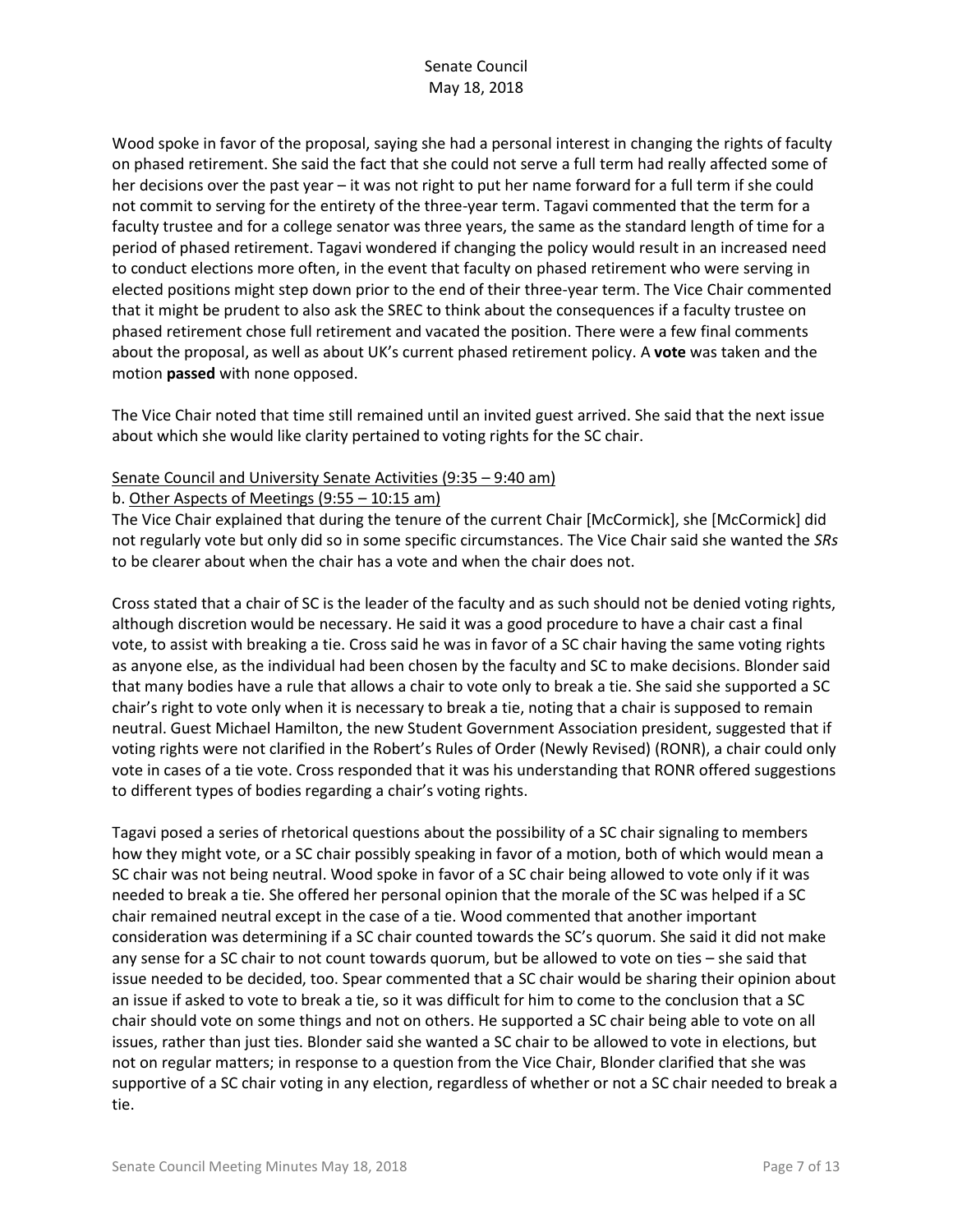Grossman opined that a SC chair should be able to vote on anything a SC chair felt strongly compelled to vote on. He noted that many votes are strongly one-sided, anyway, so it would not be a problem. Grossman noted that as a member of Senate, and as elected by SC members, a SC chair should certainly be allowed to vote, although a SC chair could choose whether or not to exercise that right to vote. Cross **moved** that the policy of the SC be that a SC chair can vote whenever a SC chair deems it advisable. Grossman **seconded**. Cross confirmed for Tagavi that the motion specifically pertained to SC meetings and the motion was therefore revised to "that the policy of the SC be that a SC chair can vote in SC meetings whenever a SC chair deems it advisable." Grossman did not object to the clarified wording.

Hamilton suggested that a SC chair only be allowed to vote on primary motions. Both Cross and Grossman accepted the suggestion as a **friendly amendment**, so the motion became "that the policy of the SC be that a SC chair can vote on main motions in SC meetings whenever a SC chair deems it advisable." Blonder stated that she was totally against the motion and opined that a SC chair should remain neutral and should not vote. In response to a question from the Vice Chair, Blonder acknowledged that she still supported allowing a SC chair to vote in cases of a tie. Tagavi said he agreed with Blonder and said that allowing a SC chair to vote would hurt the character of a SC chair and the relationship between a SC chair and the SC. He said it would be bad if a SC chair got into the petty discussions that some SC members get into. Cross commented that the restrictions (in SC, only on main motions) was an attempt for balance.

A **vote** was taken with Spear, Osterhage, Schroeder, Blonder, Wood, Tagavi, and Hamilton participating; the outcome was unclear. Some SC members felt the motion had failed, with four votes in favor and four opposed, because Hamilton voted in opposition. Other SC members believed the motion passed, because the SGA president's term on SC begins on July 1 and it was still May.

There was lively discussion regarding whether or not Hamilton was a current member of SC or not, which would affect his eligibility to vote. Tagavi said that he objected to the possibility that Hamilton's vote would not count. Grossman queried Tagavi, wondering why a guest would ever vote. Wood asked when SC's composition was reconstituted and the Vice Chair stated that elected faculty members of SC have terms that end in December. Ms. Brothers checked the *SRs* and read aloud the text of *Senate Rules 1.3.1.2.B.1* ("Purposes and Functions of the Senate Council," "Composition," "Elected Student Membership"): "The two elected student members of the Senate Council and the President of the Student Government Association shall serve terms of one (1) year commencing July 1 following their election and continuing until their successors are elected and certified." Given the vehement assertions from the elected faculty members who voted against the motion that Hamilton was a current member, the Vice Chair's ruling was that the motion **failed** due to a tie, with four votes in favor and four opposed.

Schroeder **moved** that the SC direct the Vice Chair [who would become the SC Chair on June 1] to bring a proposal to SC in August regarding the voting privileges of a SC chair. Tagavi stated that it was an invalid motion and Cross disagreed, saying it was perfectly valid. Tagavi then said it was not a meaningful motion. A **vote** was taken and the motion **passed** with one opposed.

## 5. First-Year Initiatives – Associate Provost for Student and Academic Life Greg Heileman (11:00 – 12:00 pm)

The Chair welcomed Guest Greg Heileman, associate provost for student and academic life. Heileman thanked SC members for inviting him and said he prepared some slides to share information with them regarding first-year initiatives, designed to align student life with academic success. Heileman shared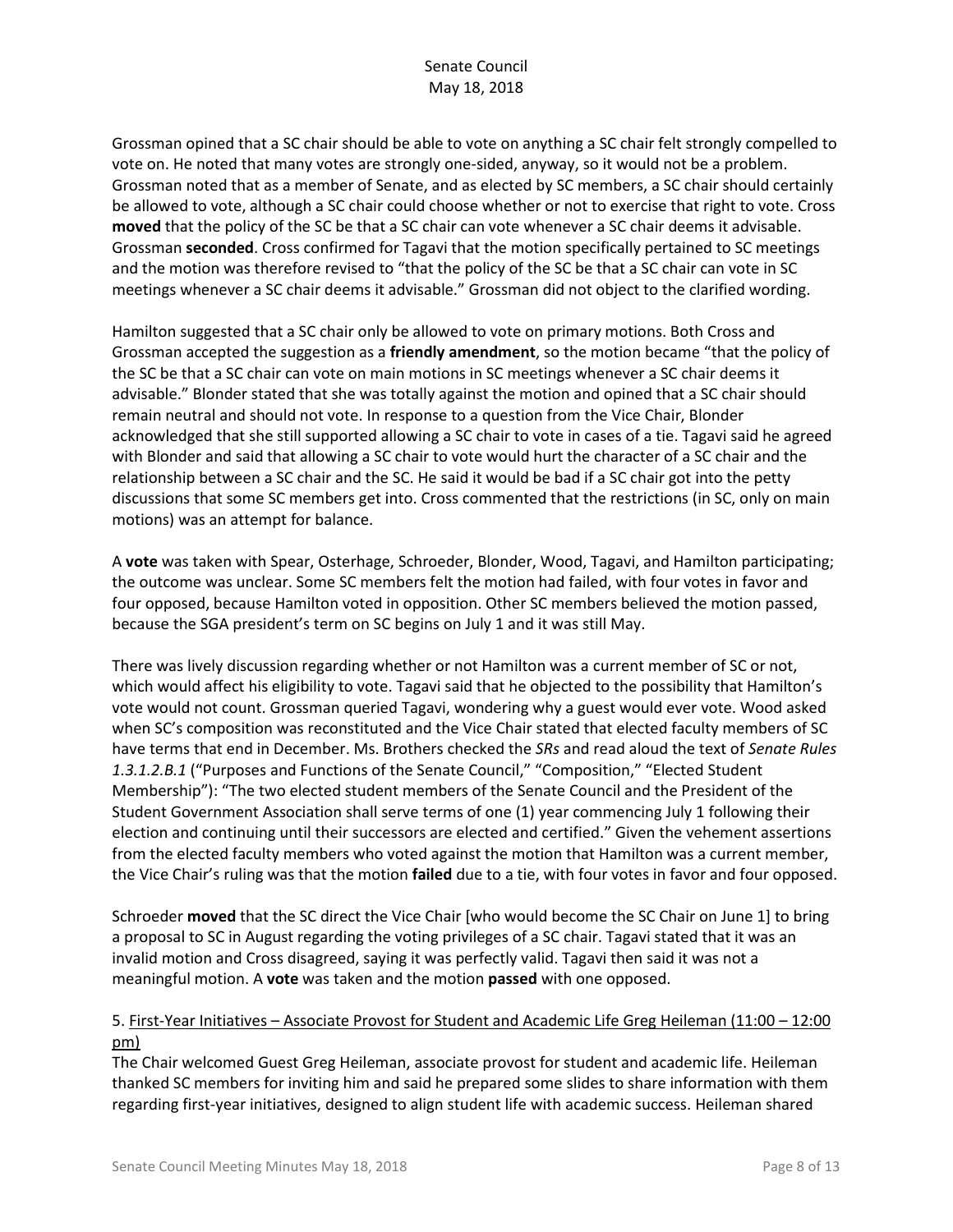information with SC members for about 15 minutes and then answered questions. At the end of the conversation, SC members thanked Heileman with a round of applause.

#### 6. LUNCH (12:00 – 1:00 pm)

SC members adjourned at approximately 12:10 pm, for lunch.

#### Senate Council and University Senate Activities (9:35 – 9:40 am)

b. Other Aspects of Meetings (9:55 – 10:15 am)

c. Curricular Approval Process (10:15 – 10:30 am)

When the meeting began again around 1:10 pm, the Vice Chair noted that there were some issues on the morning's agenda that had not yet been discussed, such as the possibility of using electronic voting devices in SC meetings, content and order of agendas, and aspects related to the curricular approval process. She asked SC members to next offer their opinions about aspects of meetings other than voting rights. She suggested SC members go around the table and offer their comments one at a time, beginning with Schroeder.

Schroeder opined that SC and Senate meeting agendas were clear and orderly and that the slides used in Senate meetings were fine. She noted that the slides in Senate meetings were almost essential because many senators do not prepare for Senate meetings and without the slides would not know what they were voting on, or about. Schroeder said that voting by a show of hands in SC meetings was working well and did not need to change; the smaller size of the SC allowed Ms. Brothers to literally count hands in votes, which was not feasible in Senate meetings. Regarding the curricular approval process, she said she had raised questions in the past about the role of the Senate's Academic Programs Committee (SAPC), which she chaired. She said she liked to think that the SAPC was a helpful voice for SC and Senate, but she still sometimes felt as though the SAPC was a clean-up crew; the SAPC receives a lot of proposals that are not in good condition. Schroeder noted that if the proposals were presented to SC without the benefit of SAPC review, many of the proposals simply would not be heard by the SC. She said she had continuing concerns about the work of the Graduate Council (GC), where a lot of the holdup occurs. Schroeder commented on proposals that were misplaced by the GC, which frustrated colleges, and said she thought that there still might be a proposal out there that was last seen at the GC, which a college was still looking for. She said the Undergraduate Council has greatly improved and will continue to do so. Schroeder expressed appreciation for better overall coordination of curricular proposals and the improved communications with colleges.

The Vice Chair commented that part of the impetus for the discussion was the recent passage of the state's biennial budget, which included language about budgets, programs, and the possibility of loss of tenure due to financial exigency. Schroeder noted that the Office of Strategic Planning and Institutional Effectiveness had created a committee to review the program review process across the University; Schroeder explained that the Council on Postsecondary Education had promulgated new procedures and rules for the program review process. She said that it will be critical to understand the new process, to understand the implications for UK.

Osterhage said that agendas for both SC and Senate meetings were fine. She did say that when SC members were asked to identify nominees for University committees it was hard to come up with names, especially for newer faculty. She said it would be easier if she were provided with electronic access to a spreadsheet of faculty to review. Grossman agreed, but noted that he preferred a hard copy. Regarding curriculum, Osterhage expressed some frustration that a proposal she shepherded through the process had to be revised at every step. She thought it might be easier when programs are put into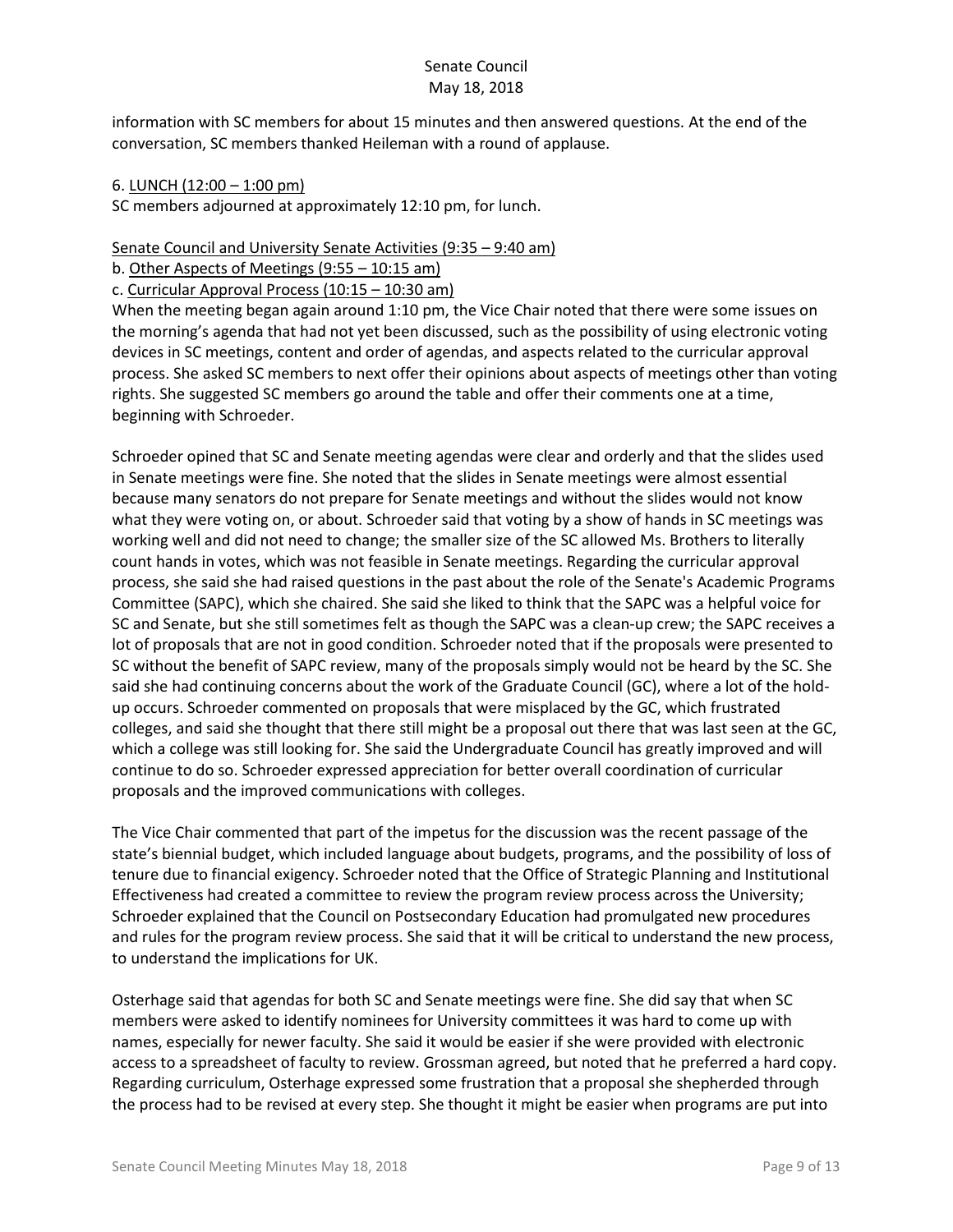Curriculog, where tracking changes would be easier and simplified. She wondered what different review bodies ask for, noting that her college's curriculum committee also required changes. Cross said that he did not see the need for electronic voting in the smaller-sized SC. Regarding curriculum, Cross said that the process was sometimes naturally clunky and that all bases needed to be touched; it was Senate's responsibility to ensure, from a central location, that all bases are indeed touched.

Spear said he thought current voting practices in SC and Senate were appropriate. He said the curricular approval process was clunky. As former co-chair of the Blue Ribbon Panel on Graduate Education, he recalled that one constant refrain he heard from faculty was the length of time that proposals took to be reviewed and approved, as well as the number of groups that are required to offer input. He said he would like to see how the course and program approval process could be streamlined, to improve the speed at which items are approved. In response to a question from the Vice Chair about specific improvements, Spear suggested that some reviewing bodies do not necessarily understand different types of proposals – he said when he worked on a new program proposal it was reviewed and approved by the Health Care Colleges Council (HCCC) but the next reviewing body said the HCCC did not review it properly. He added that the reviews conducted by the Graduate Council were indeed an issue.

Blonder said that if the SC moved to a system where a SC chair could vote in SC meetings, it would be beneficial to use the electronic voting devices in SC, so SC members would not know how a SC chair voted. Other than that possibility, she said she did not see the need to use voting devices at SC meetings. Blonder indicated that she preferred the prior PowerPoint design, as it was brighter and easier to see. Ms. Brothers explained that the design could change from one year to the next, particularly if a new SC chair did not like the prior format. Osterhage commented that some research indicated that people paid more attention when a background was dark and the lettering was light, but Cross cautioned that it was tiring to see a long succession of slides with that design. Blonder said she thought meeting agendas were fine. She said that the login button for Curriculog was very difficult to locate, although she doubted that it would be simple to change. She said one problem she experienced in Curriculog was needing to revise a proposal when the proposal was not at her step – she said she would like to have a chance to review a course proposal prior to moving it on to the next level.

Grossman said it was not clear to him how to access web transmittals, specifically the paths to take to review courses and to review programs. He said that he had long thought that some of the Senate's work could be consolidated into fewer committees, in general. He noted that the Senate's Academic Programs Committee (SAPC) was needed as a check to ensure that the Undergraduate Council (UC) and Graduate Council (GC) appropriately reviewed proposal, which was an unfortunate use of time. He said it would be better if the SAPC spent their time working on policy, not fixing messes that earlier reviewing bodies either created or did not catch earlier, but given the length of time that this has been a problem, he was not sure what the solution could be. He said he had suggested in the past that the UC and GC document what they were looking for in curricular proposals, although the current format of Senate forms has certainly helped proposers understand what is required for a proposal. Grossman said that the UC had suffered from overreach in the past, particularly regarding requests for extremely detailed syllabi. Osterhage commented that the most recent UC chair had addressed that concern and that the UC no longer spent so much time on syllabi.

As Grossman finished his comments, he did express a hope that SC chairs would stop reading the information on slides during Senate meetings. Ms. Brothers explained that it was her understanding that if the information on the slides was not read aloud, it could not be included in the minutes. Cross stated that it was his understanding that the minutes could contain any information that was presented to the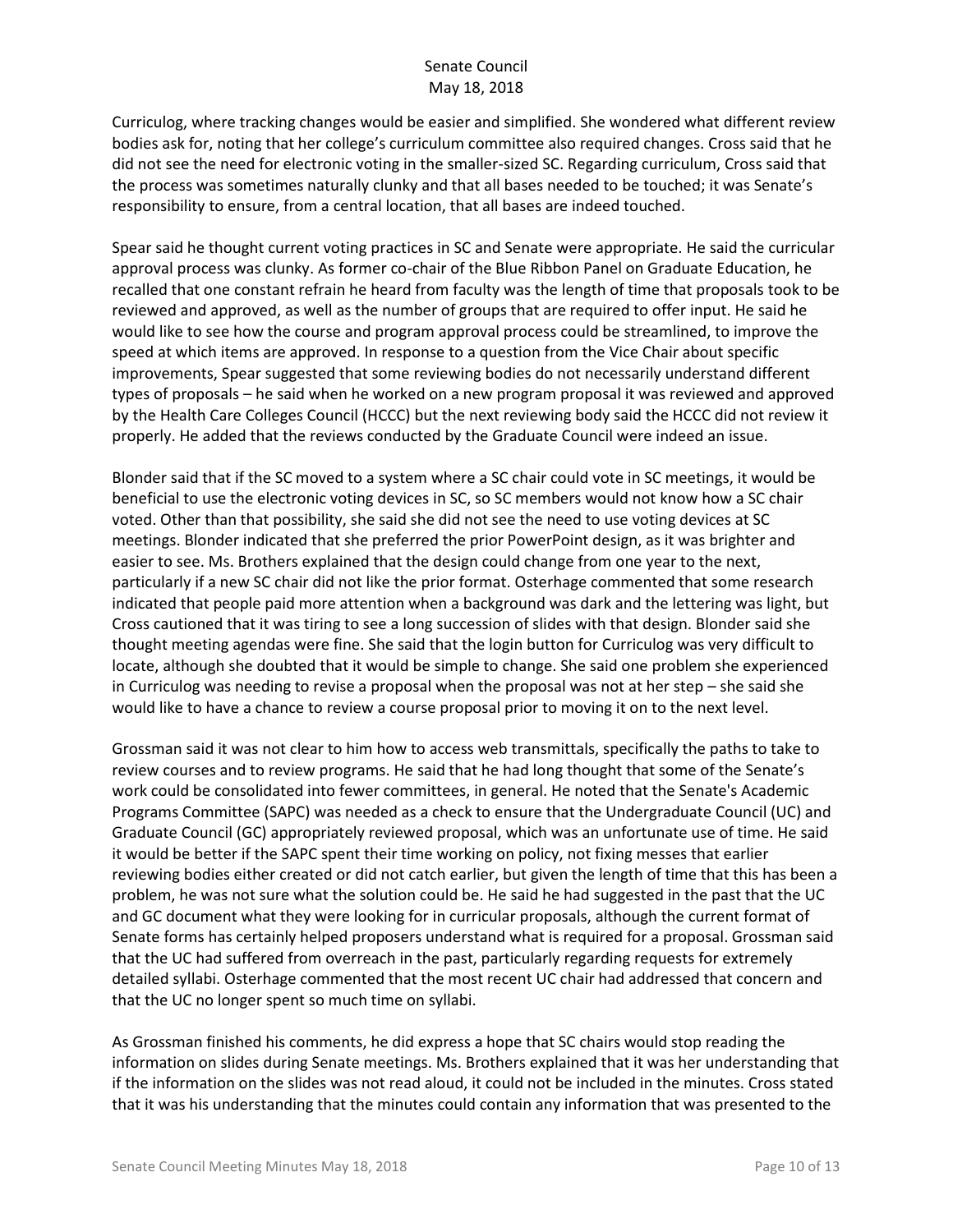Senate [whether provided verbally or on a PowerPoint slide]. Grossman said that it was important to read the motions, but that other information did not need to be read. Blonder wondered why a SC chair would not read the information on the slides – would a SC chair instead just stand there while senators read the text on the slide? Grossman responded that if a SC chair planned to say it, it didn't need to also be part of the PowerPoint presentation.

Cross said there needed to be a better way to deal with amendments to motions at Senate meetings, noting that it appeared to be challenging to do it through the software associated with the electronic voting devices. Grossman wondered about preparing an amendment slide for every proposal, just in case it was needed, although he acknowledged that that could be administratively cumbersome. Cross suggested use of a template amendment slide, which could be quickly edited, noting that the full text of the amendment was not necessary or required to be on a slide.

The Vice Chair thanked SC members for their comments and suggestions and said she would be happy to continue to receive ideas about improving SC and Senate meetings. She said she would return to SC in August with ideas about implementing SC members' suggestions.

## 7. Senate Committee Compositions (1:00 – 1:30 pm)

SC members discussed Senate committee compositions and made recommendations regarding membership and, in some cases, regarding committee chairs. Ms. Brothers explained that college election results had been received from almost all the colleges and the proposed compositions were based on each newly elected senator's committee preferences. For the individuals who had not yet returned their preference sheets, Ms. Brothers indicated that SC could review the compositions again in August, or authorize the Chair to identify committee memberships for senators who had not yet sent in committee preference sheets, as well as authorize the Chair to identify committee members to serve as chair. During discussion, Osterhage, chair of the Senate's Academic Planning and Priorities Committee (SAPPC), noted that she was very willing to put the SAPPC to work, if there was an issue about which the SAPPC could meet. Also, some SC members asked that the Senate's Advisory Committee on Diversity and Inclusion be made aware that concerns have been expressed by some Asian and Asian-American faculty that they are not well represented on campus diversity committees.

When discussion wound down, the Vice Chair summarized the SC's wishes that the Chair: identify chairs for the committees that needed chairs; make committee assignments for those senators who had not yet sent in committee preferences; and pay special attention to the Senate's Academic Programs Committee (SAPC) and Senate's Admissions and Academic Standards Committee (SAASC), both of which needed members from Fine Arts or Communication and Information. SC members concurred with her summary.

The Vice Chair noted that the Senate Hearing Panel (Privilege and Tenure) (SHP(P&T)) was short one member. In addition, one members of the SHP(P&T) was also on the Senate's Advisory Committee on Privilege and Tenure, and some of the members of the SHP(P&T) held administrative positions. SC members discussed how many additional nominees to provide to President Capilouto and if fully tenured faculty should be the only names sent forward. During discussion, Cross noted that he was not participating in the deliberation of names because he and the faculty member who might be accessing the SHP(P&T) had their appointments in the same college.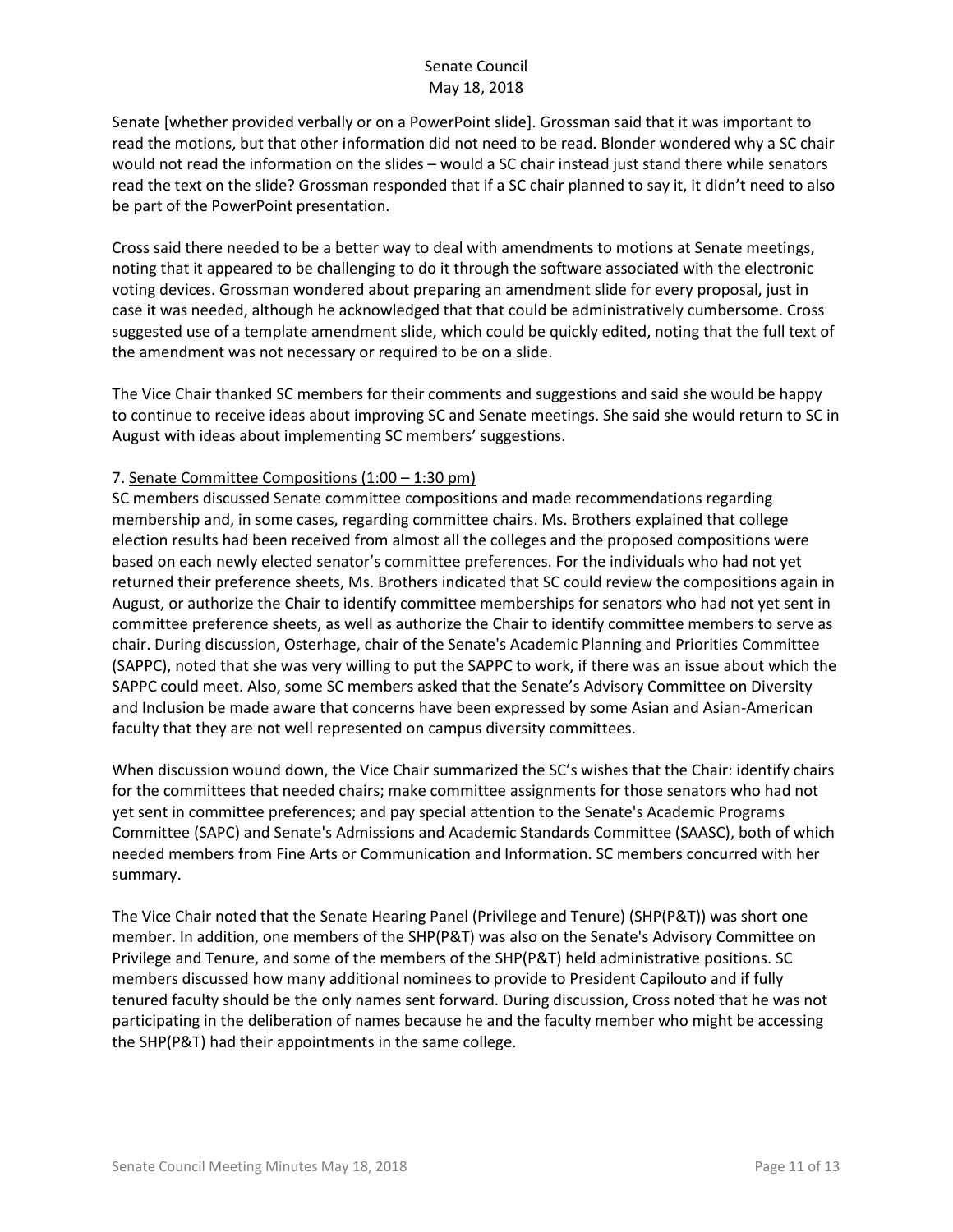Grossman **moved** that the SC direct the Chair to forward the discussed list of names to the President for him to identify new members for the Senate Hearing Panel (Privilege & Tenure). Schroeder **seconded**. A **vote** was taken and the motion **passed** with none opposed and one abstained.

## 8. Big Issues

## a. 2017-18 Recap (1:30 – 1:40 pm)

The Vice Chair noted the accomplishments and activities undertaken by the SC and the SC office. She explained that the italicized information pertained to activities specifically undertaken by the Chair.

## b. 2018-19 Possibilities (1:40 – 2:00 pm)

Blonder asked for a regular schedule of what meetings President Capilouto will attend. She asked about the possibility of having a special SC meeting with the President and with the chair of the Board of Trustees. She asked also if Provost David Blackwell could attend SC meetings on a monthly basis. Schroeder suggested that it would be useful to know what Senate's role will be in the *Our Path Forward* initiatives begun by the President, specifically what sorts of proposals will be forthcoming. She opined that the details of the financial aid/attendance proposal discussed at the May 14 SC meeting were not available until the last minute, which hampered SC's ability to be more efficient.

Grossman concurred with Schroeder's comments, but cautioned that Senate should think carefully if there were proposals to change the *Senate Rules* (*SRs*) as part of *Our Path Forward*. He added that any directives from the Council on Postsecondary Education (CPE) should be carefully considered; UK has its own procedures to follow if a program must be closed, but Senate should be aware of how that process would work so it can be done in an orderly fashion because the language in the *SRs* about program closure may not have ever been used. Grossman also asked that the Senate's Committee on Committees review the Senate's committees and possibly consolidate the committees that do not even meet on a yearly basis. He said that some of Senate's committees were intended to oversee issues that are now overseen by the administration, but maybe some committees could be combined so that when an issue arises, there are [fewer] standing committees that could assist. He suggested putting more senators on the more active Senate committees, to help share the workload.

The Vice Chair thanked SC members for their comments and encouraged them to send her additional thoughts and ideas.

## 9. Items from the Floor (2:00 – 2:15 pm)

The Vice Chair reminded SC members of the May 14 discussion on financial aid and attendance and the plans to have a temporary policy in place to comply with federal requirements when faculty return in August. She noted that the SC did not take any formal action, but in the interim the Vice Chair was made aware of concerns by some Senators about the lack of SC action. Because the issue and resultant policy will have some obvious academic aspects, there were worries that SC (and Senate) were ceding some academic responsibilities to the Provost by not expressing approval of the Provost's plan of action. The Vice Chair explained that she was given some possible wording for a motion to assist SC in drafting a formal motion: consider endorsing the existence of a new academic policy requiring an academically related activity in every class by a particular date, to comply with federal requirements.

SC members discussed the possibility of such a motion, as well as some related considerations, such as financially related deadlines for students. Schroeder **moved** that the SC endorse the existence of a new academic policy requiring an academically related activity in every class by the relevant week, to comply with federal financial aid guidelines. Osterhage **seconded**. Grossman suggested that the SC also act on